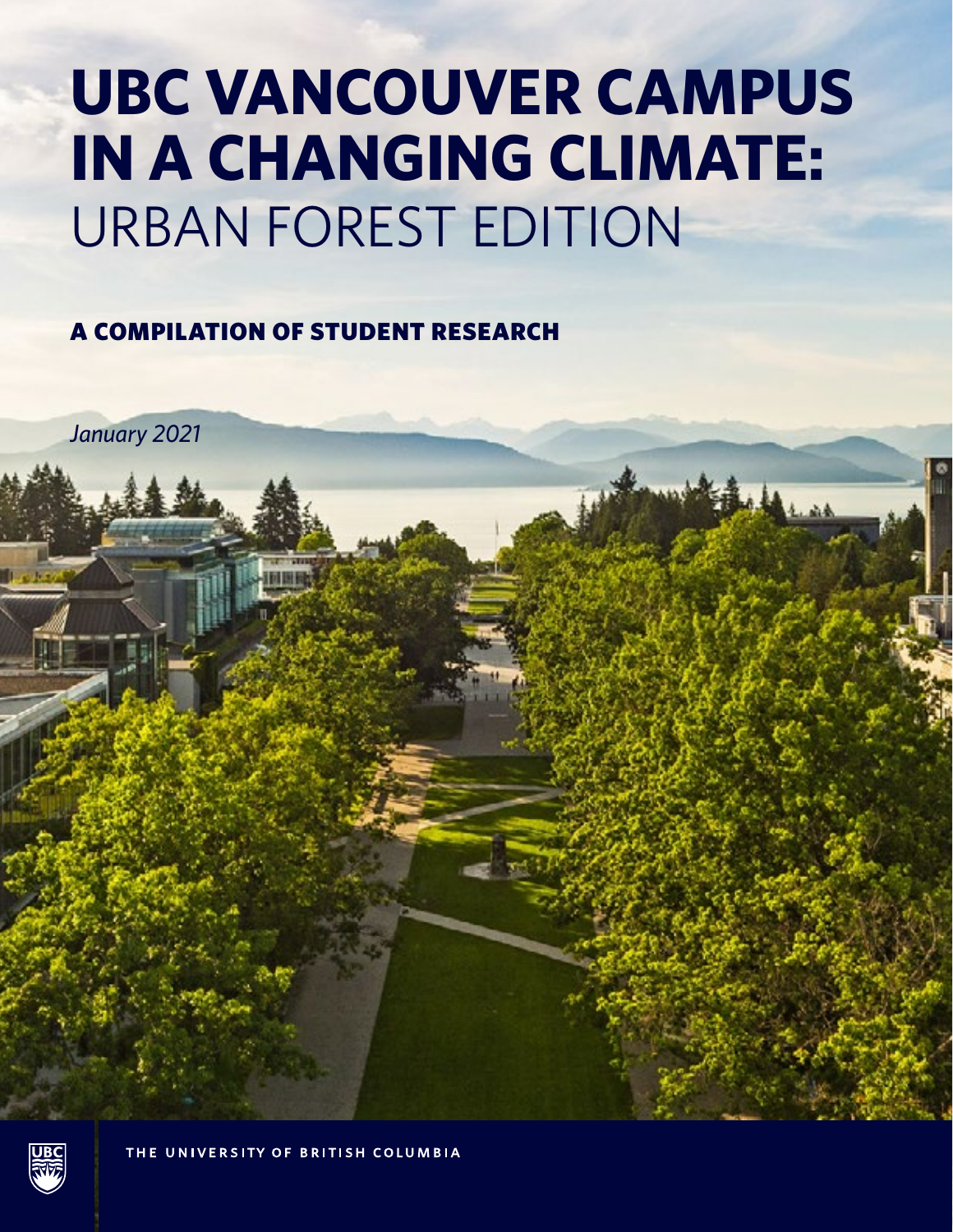### **ACKNOWLEDGMENT**

 $\sim$ 

*We acknowledge that the Vancouver campus is situated on the traditional, ancestral, and unceded territory of the xwmə0*–*-kwəýəm (Musqueam) people.* 

s?i: qəy qeqən (Double-Headed Serpent Post)" Brent Sparrow Jr., Musqueam **photographer:** ubc brand & marketing/hover collective **Cover:** Aerial View of Main Mall **photographer:** ubc brand & marketing/hover collective

bila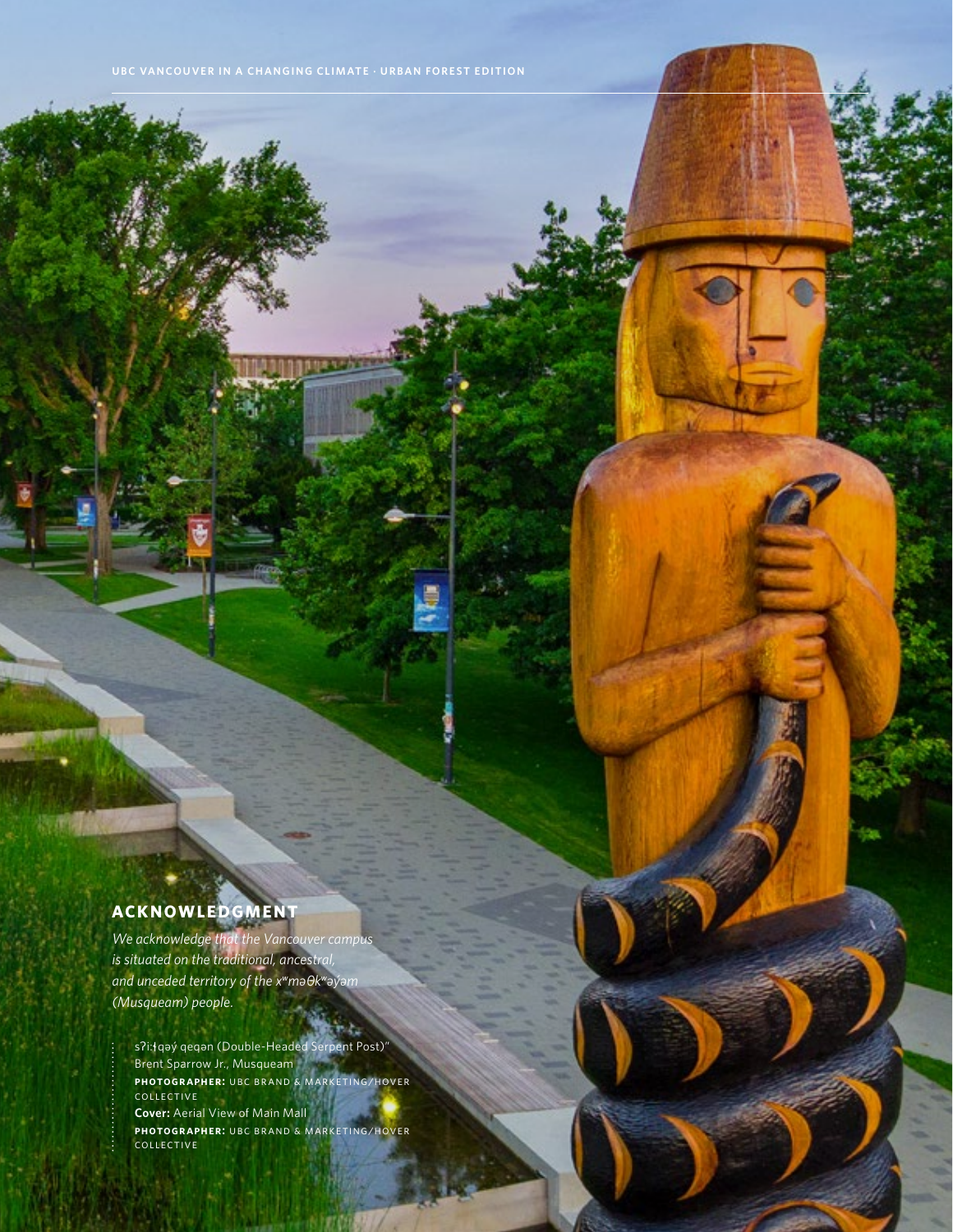## **UBC VANCOUVER CAMPUS IN A CHANGING CLIMATE:** URBAN FOREST EDITION

### A COMPILATION OF STUDENT RESEARCH

The authors and contributors of this report are fortunate to work and learn on the traditional, ancestral, and unceded territory of the x<sup>w</sup>ma0kwayam Musqueam people.

| Report Compiled by:  | Emma Luker, Liska Richer, Tara Moreau, Braela Kwan, Alice Miao,<br>and John Madden                                                                                                                      |
|----------------------|---------------------------------------------------------------------------------------------------------------------------------------------------------------------------------------------------------|
| Report Contributors: | SEEDS Sustainability Program student researchers <sup>*</sup> , Campus<br>Biodiversity Initiative: Research and Demonstration (CBIRD)**<br>Steering Committee, Douglas Justice, and Alejandra Echeverri |

#### **DISCLAIMER**

\* The UBC SEEDS Sustainability Program provides students with the opportunity to share the findings of their research, as well as their opinions, conclusions and recommendations with the UBC community. The reader should bear in mind that this report is a compilation of student research conducted on the topic of urban forests and should not be construed as an official position of the University. Furthermore, readers should bear in mind that these reports may not reflect the current status of activities at UBC. We urge you to contact the research persons mentioned in a report or the SEEDS Sustainability Program representative about the current status of the subject matter of a project/report.

\*\* CBIRD is an interdisciplinary network of UBC biodiversity academics and practitioners who support biodiversity policies, plans and research on the UBC Vancouver campus.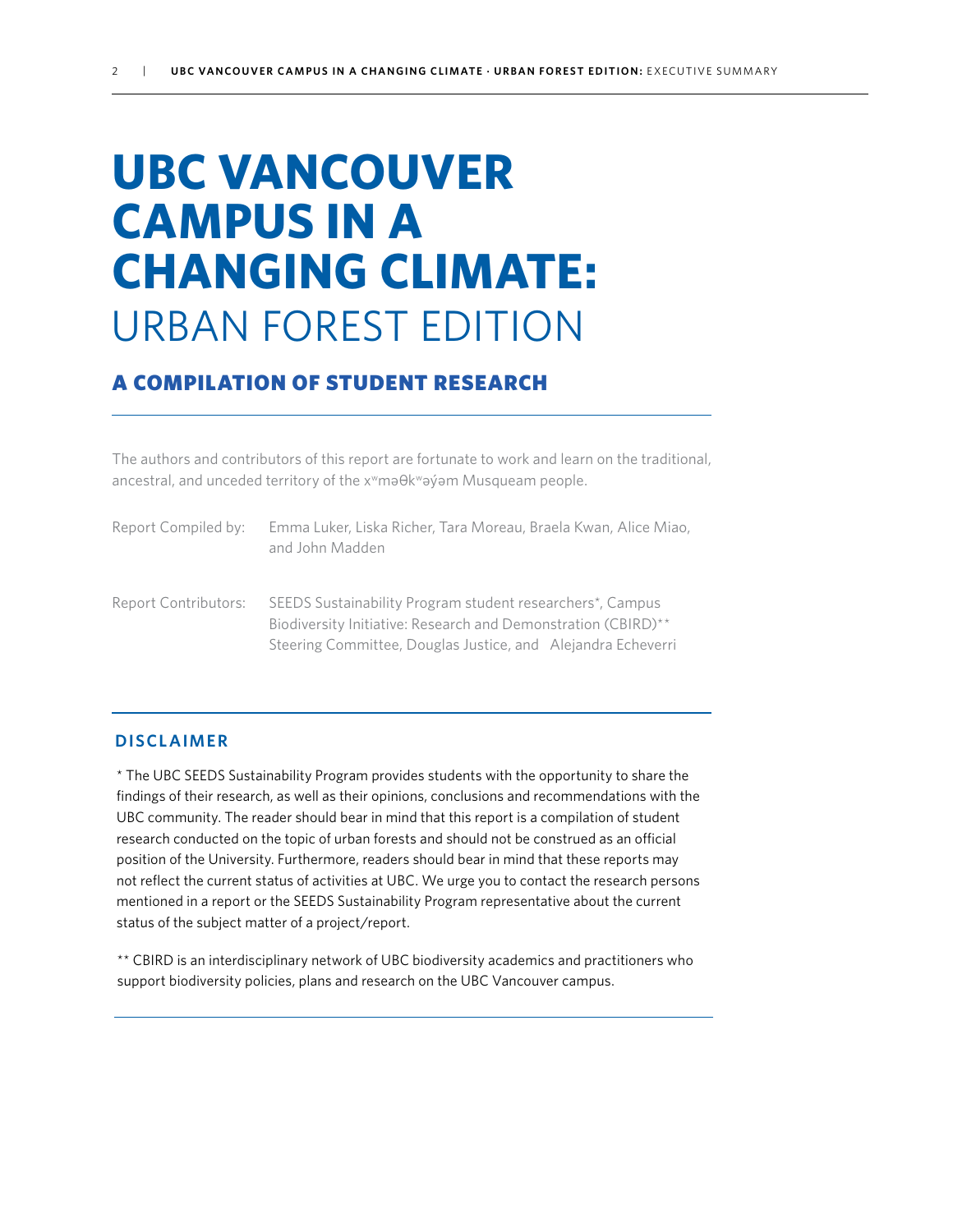## Executive Summary

#### **CONTEXT**

Acting to enhance urban forests and biodiversity in the context of climate change provides a myriad of benefits for people, ecosystems and community partnerships. Across our planet and our campus, COVID-19 continues to alter human activities with increased public use and awareness of natural spaces. Healthy urban forests can help communities adapt and cope with climate change impacts, while contributing to the health and wellbeing of people and planet. However, urban forests around the world have not been prioritized in city design and development.

As urban areas expand and change, the conversion of natural habitats to urban spaces can degrade biodiversity through land-use change, habitat loss and fragmentation. With one million species facing extinction in a changing climate (IPBES, 2019), the way we take care of landscapes and develop urban policies and plans, must adapt to include biodiversity objectives.

The UBC Vancouver campus is located in a temperate rainforest, and is situated on the ancestral, traditional and unceded territory of the x<sup>w</sup>mə $\theta$ kwəy əm Musqueam people. In 1910, the Province of British Columbia allocated 400 hectares on western tip of the Point Grey Peninsula to create a university and hired a logging company to cut down the majority of trees to make way for campus development.

In recent decades, UBC has taken deliberate steps to improve the quality of the public realm and provide a diversity of open spaces, including plazas, courtyards, greenways and green infrastructure across campus. Concurrently, the university faces challenges in addressing the diverse needs and demands of a growing campus with limited land. Between 2012 and 2017, student enrollment at UBC Vancouver increased by over 30 per cent. Land use pressures due to population growth are complex in a university setting because of the responsibility to deliver community services and amenities, such as affordable housing, as well as facilities related to the academic mission, such as classrooms and research laboratories.

In addition to growth, climate change is increasing pressure on urban biodiversity and forests in Metro Vancouver. Integrating urban forest and biodiversity goals into future land use planning at UBC Vancouver can support climate action, as well as ecological and human health.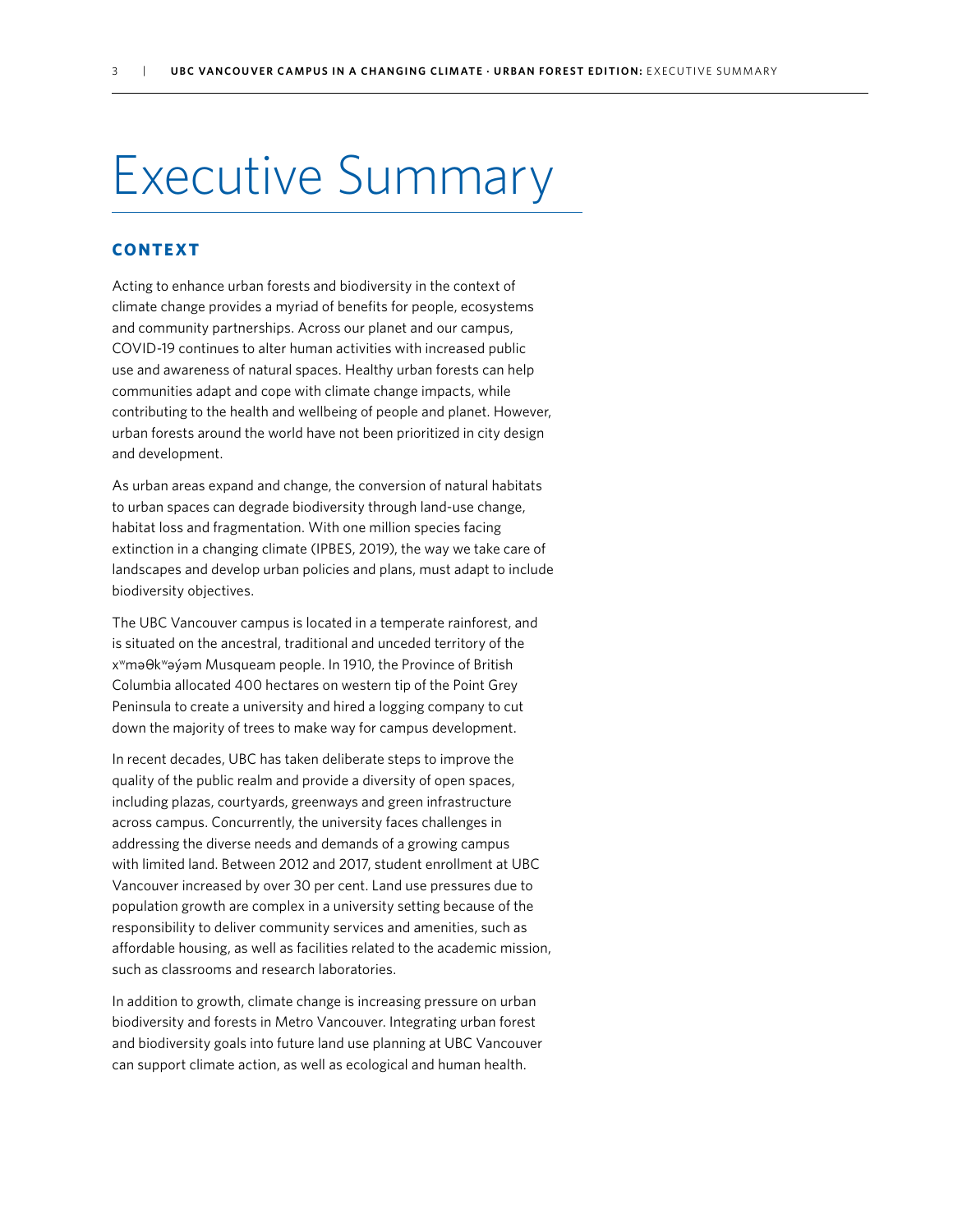#### **PURPOSE**

*UBC in a Changing Climate: Urban Forest Edition* is an applied research report that showcases recent student-led research and community efforts that have the common aim of establishing a baseline assessment of the campus urban forest. This baseline provides information that can guide urban biodiversity enhancements for increasing climate resilience for current and future generations.

*The Urban Forest Edition* also aims to increase awareness and understanding about the many ecological, social and cultural benefits provided by UBC's urban forest. Findings highlighted in this report can be used to inform a number of UBC policy priorities and other opportunities to enhance the urban forest in the context of campus growth.

This report uses the United Nations Sustainable Development Goal framework to provide context for policy considerations and future applied research opportunities. We also offer suggestions on improving ecological and human health on campus while optimizing land use to accommodate UBC's academic mission.

#### **REPORT APPROACH**

*UBC in a Changing Climate* is a broader report series focusing on the climate crisis in the UBC context. The Urban Forest Edition highlights UBC Vancouver's urban forest and biodiversity efforts through the applied research lens. This report showcases a selection of student-led research, faculty initiatives, and community efforts completed between 2017-2020.

The research selected:

- exemplifies the [Campus as a Living Laboratory](https://sustain.ubc.ca/campus-living-laboratory) approach by using our campus to explore and test new ideas in our local context;
- reflects the biophysical, cultural, and social pillars of sustainability for the campus urban forest;
- **•**  includes metrics commonly used to assess urban forests, such as canopy cover, species diversity, and spatial grey-green mapping;
- **•** features inventories of trees and shrub species in different areas across campus; and
- **•**  offers a more holistic representation of urban forest research to include soil management practices, heritage tree landscapes, social value mapping, cultural storytelling and integrated valuations of ecosystem services.

#### **What is an Urban Forest?**

Urban forests are "trees, forests, greenspace and related abiotic, biotic and cultural components in areas extending from the urban core to the urban-rural fringe" (Tree Canada, 2019).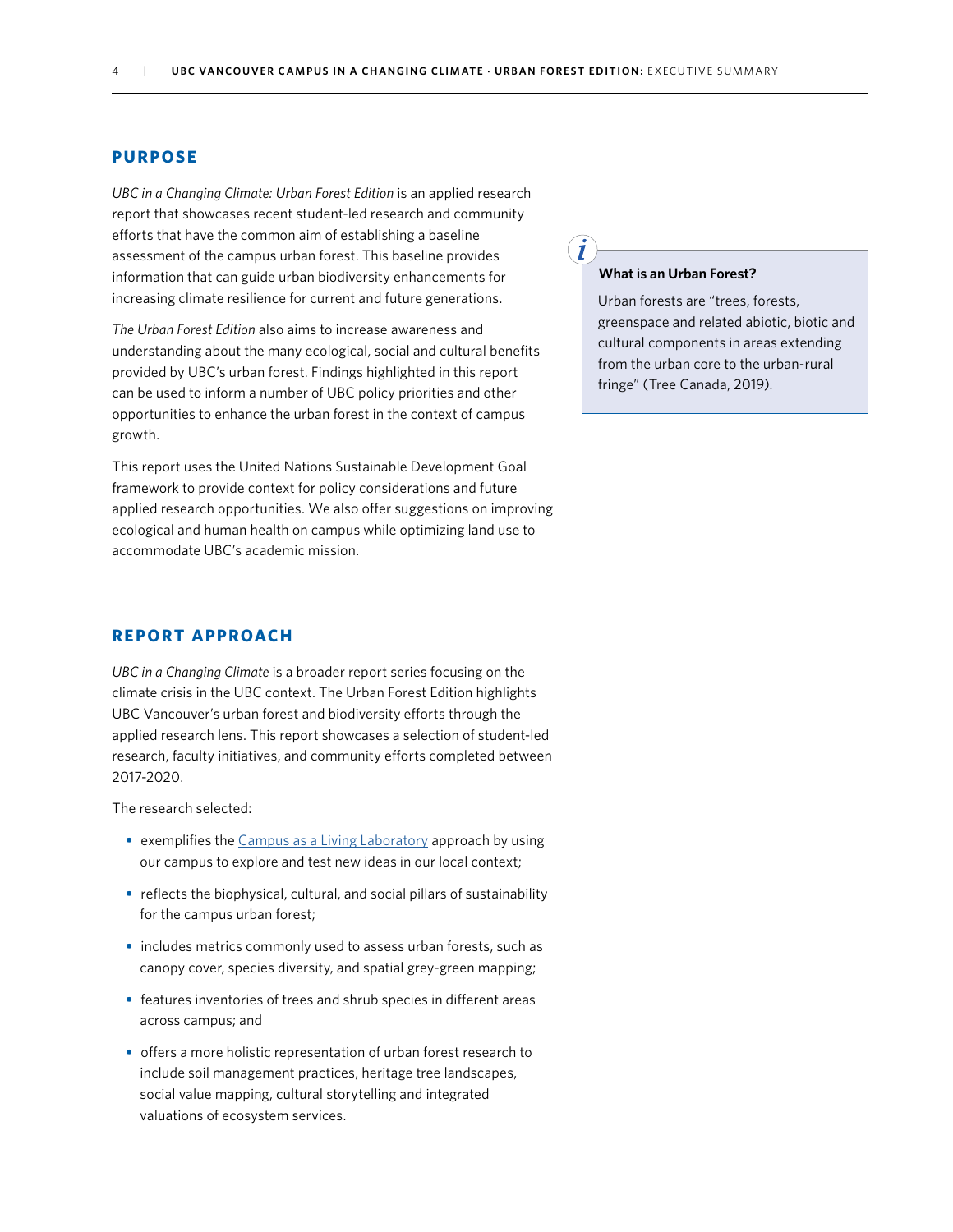#### **FINDINGS**

The baseline assessment of the campus urban forest suggests gaps in the current natural resource knowledge, management, and policy landscapes at UBC Vancouver. These gaps offer opportunities for creative solutions to protect and enhance biodiversity to be considered in future policy and planning work on campus. Key findings include:

- the importance of equitable access to green space and increasing connections between green spaces on campus;
- **•** the benefits of strengthening inclusive community engagement around our campus forest and its ecological, social and cultural services; and
- **•**  key opportunities for addressing and filling urban forest data gaps to inform future research policy and planning initiatives.

#### **NEXT STEPS**

The research highlighted in this report identifies the following next steps for enhancing the campus urban forest:

#### **Enhance and integrate biodiversity and urban forests into UBC policies and plans**

Beginning in 2021, UBC will embark on a comprehensive process to update UBC's two key policy documents, the *Land Use Plan* and the *Vancouver Campus Plan*. This process, done approximately every 10 years, will guide how UBC will face the challenges and opportunities of future growth and other transformations. The findings from this research report can be used to inform this policy update about how the campus can grow while also enhancing the campus urban forest and urban biodiversity.

#### **Complete a baseline inventory of trees and urban forest data on campus to advance research, engagement, and planning**

In order to identify urban forest and biodiversity policy goals, there is a need to develop an updated, campus-wide urban forest inventory that integrates biophysical and cultural data. This inventory could inform several policy and planning initiatives, including tree care and planting guidelines centered on climate change adaptation. Research on urban forests and biodiversity could focus on expanding place-based research to explore the history of the land and increase our understanding of UBC's urban forest while filling the gaps identified in this report.



UBC Botanical Garden staff member Egan Davis admiring the Garden's urban forest **photographer:** philippe roberge